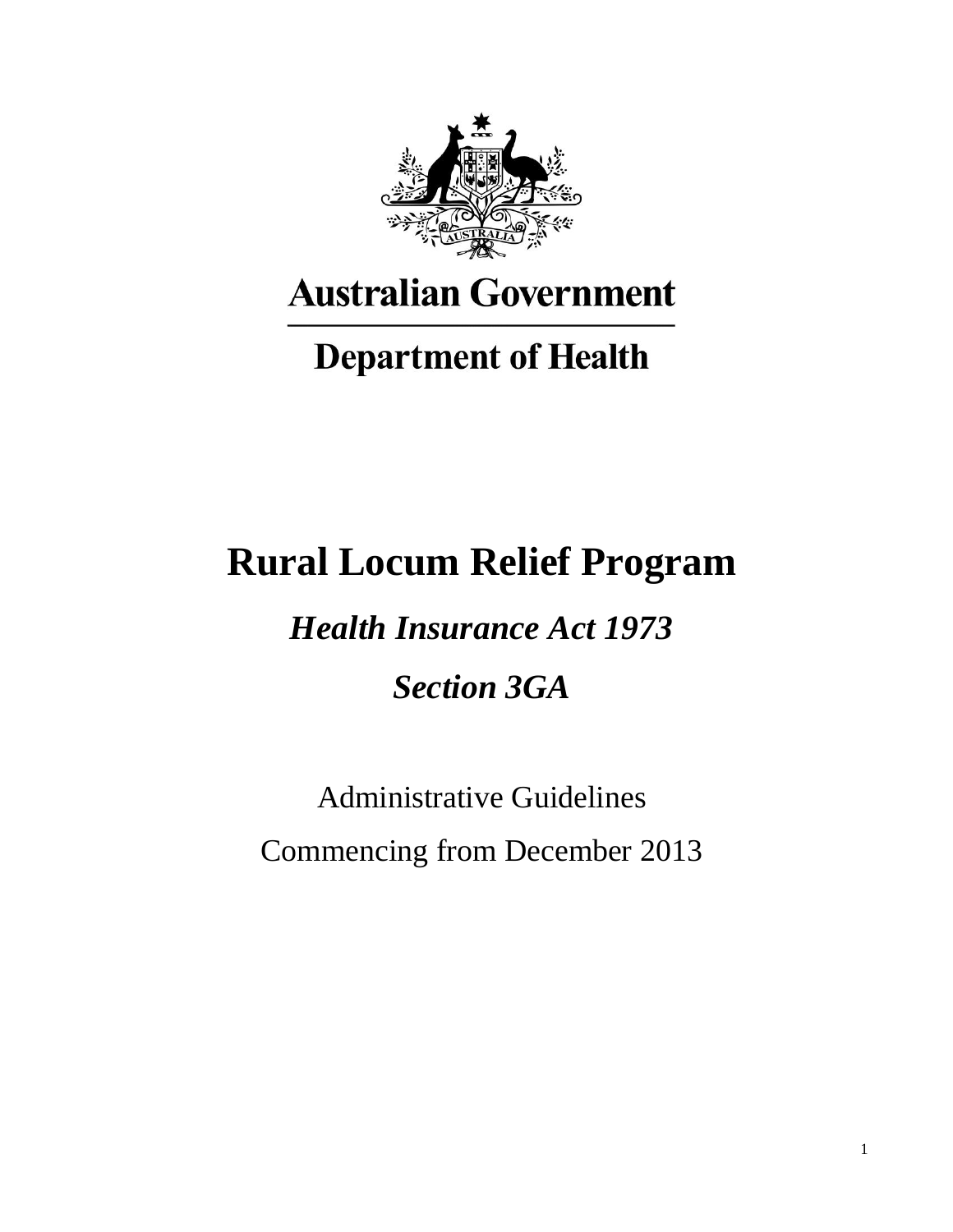# **TABLE OF CONTENTS**

|            | PART 1 DEFINED TERMS               | 3               |
|------------|------------------------------------|-----------------|
|            | PART 2 PRELIMINARY MATTERS         | $\overline{4}$  |
|            | PART 3 PRINCIPLES AND OBJECTIVES   | 6               |
|            | PART 4 RELEVANT LEGISLATION        | 6               |
|            | PART 5 ELIGIBILITY CRITERIA        | 8               |
|            | PART 6 ADMINISTRATION PROCESS      | 10 <sup>1</sup> |
|            | PART 7 APPEALS PROCESS             | 14              |
|            | PART 8 BACKDATING OF APPROVALS     | 14              |
|            | PART 9 ACCESS TO MEDICARE BENEFITS | 15              |
|            | PART 10 MONITORING AND REVIEW      | 15              |
|            | PART 11 CONTACT DETAILS            | 16              |
| Appendix A |                                    | 18              |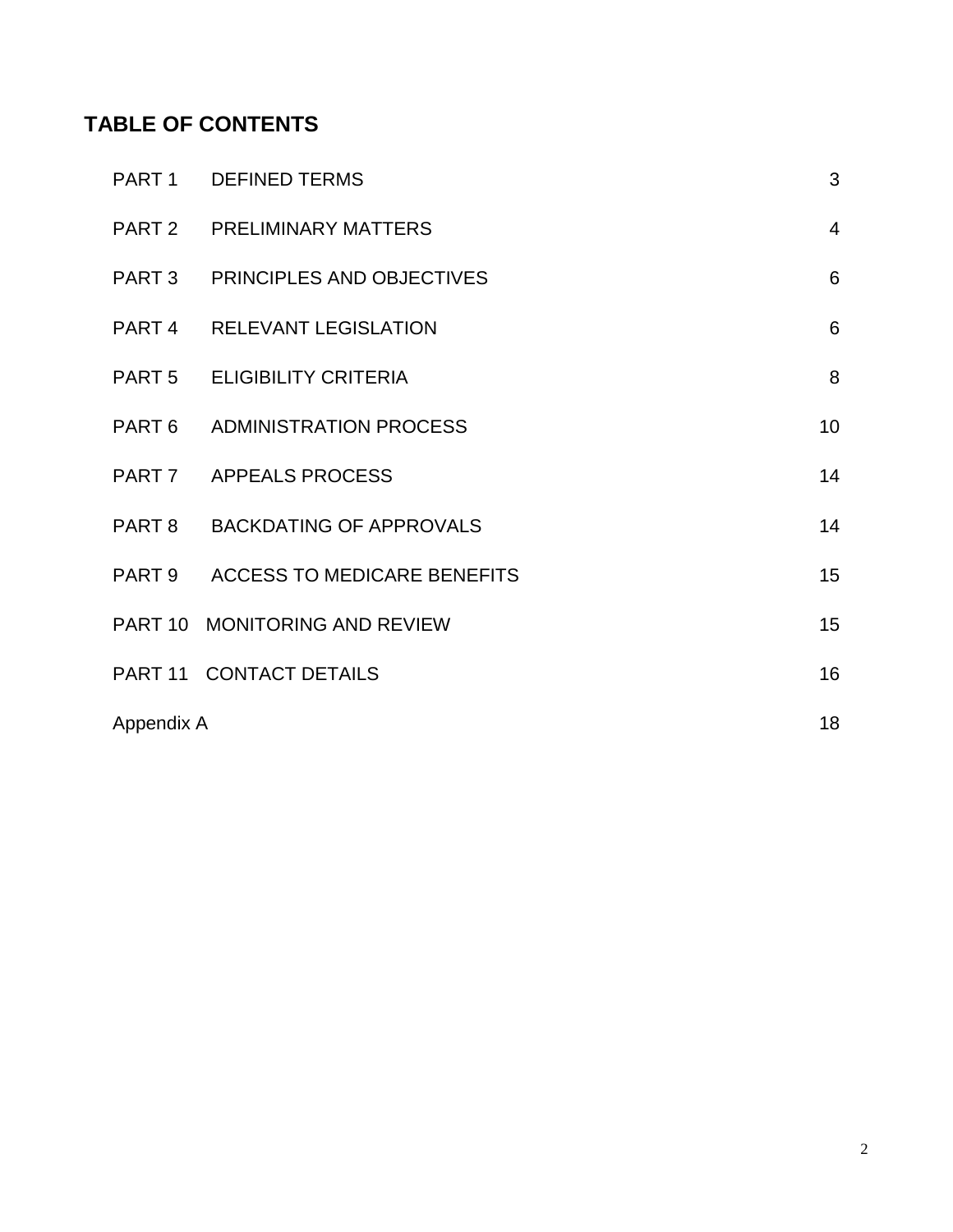# <span id="page-2-0"></span>**PART 1 DEFINED TERMS**

The following terms are defined and have the meaning given below whenever they are used in these Guidelines.

- **1.** *Areas of Consideration* were developed recognizing the limitations of the RRMA classification system in its application to the Rural Other Medical Practitioners Program (ROMPS) and the Rural Locum Relief Program (RLRP). Many towns that are in areas classified as RRMA 2 and 3 are also a long distance from regional centers and it is this anomaly that Areas of Consideration is addressing. Areas of Consideration focuses on helping small communities those sometimes miss out because they are in the same region as a large rural center. Small towns that are more than 20 kilometers from the largest urban center in their regional will have access to the ROMPS and the RLRP. Locations approved as an Area of Consideration may be obtained from Health.
- **2.** *ASGC – RA* means the Australian Standard Geographical Classifications Remoteness Areas classification system.
- **3.** *Department of Human Services (DHS)* means Medicare Australia, formerly also known as the Health Insurance Commission.
- **4.** *Department of Immigration and Border Protection (DIBP)* previously known as the Department of Immigration and Citizenship.
- **5.** *DWS* refers to District of Workforce Shortage and means a geographic area in which the general population need for health care is not met. Population needs for health care are unmet if a district has significantly less access to medical professional services of the type provided by applicants than the national average.
- **6.** *FACRRM* means Fellowship of the Australian College of Rural and Remote Medicine.
- **7.** *FRACGP* means Fellowship of the Royal Australian College of General Practitioners.
- **8.** *General practitioner (GP)* means a medical practitioner who offers person centred, continuing, comprehensive and coordinated whole person health care to individuals and families in their communities.
- **9.** *Guidelines* mean the current Rural Locum Relief Program Guidelines.
- **10.** *Health* means the Australian Government Department of Health.
- **11.** *Rural Health Workforce Australia (RHWA)* is the peak body of the Rural Workforce Agencies. It provides national leadership and supports and represents Rural Workforce Agencies by providing information and policy advice on health workforce issues.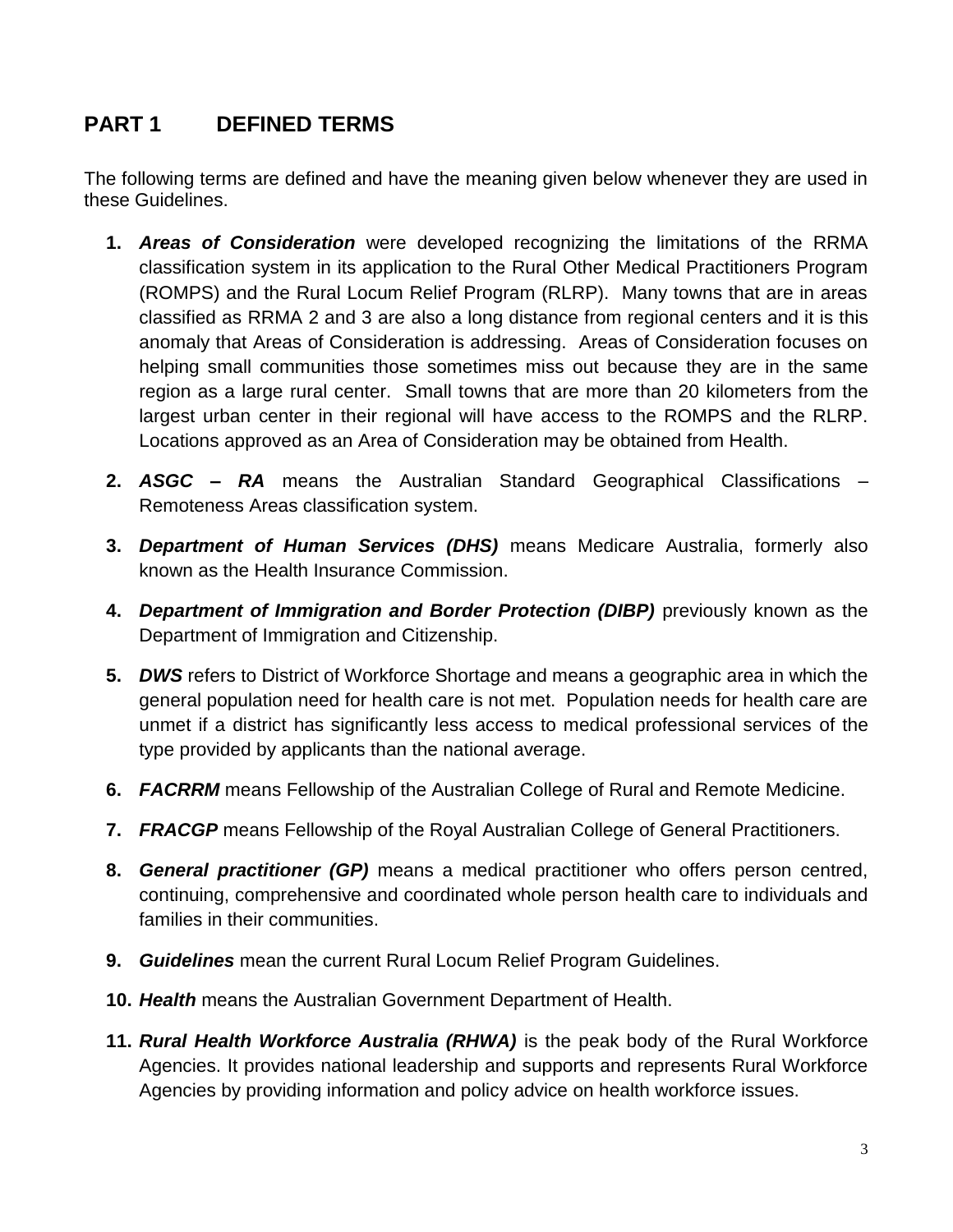- **12.** *Rural Workforce Agencies (RWAs)* are the administrative bodies for the Rural Locum Relief Program. They recruit and support general practitioners in each State and Territory.
- **13.** *RRMA* means the Rural, Remote and Metropolitan Areas classification.
- **14.** *RLRP* means the Rural Locum Relief Program.
- **15.** *Register* means the Register of Approved Placements.
- **16.** *Permanent Resident or Australian Citizen* means the same as defined in the *Migration Act 1958.*
- **17.** *The Act* means the *Health Insurance Act 1973.*
- **18.** *Recognised Fellow* means a medical practitioner who has obtained FACRRM or FRACGP.
- **19.** *ROMPs* means the Rural Other Medical Practitioners Program.
- **20.** *RRGPP* means the Rural and Remote General Practice Program.

# <span id="page-3-0"></span>**PART 2 PRELIMINARY MATTERS**

## **These Guidelines:**

- may be cited as the Rural Locum Relief Program Guidelines.
- commenced on or from 18 November 2013 and supercede all previous versions of the Guidelines.
- provide policy direction and operational procedures of the Program. All decisions in respect to the Program must comply with this version of the Guidelines.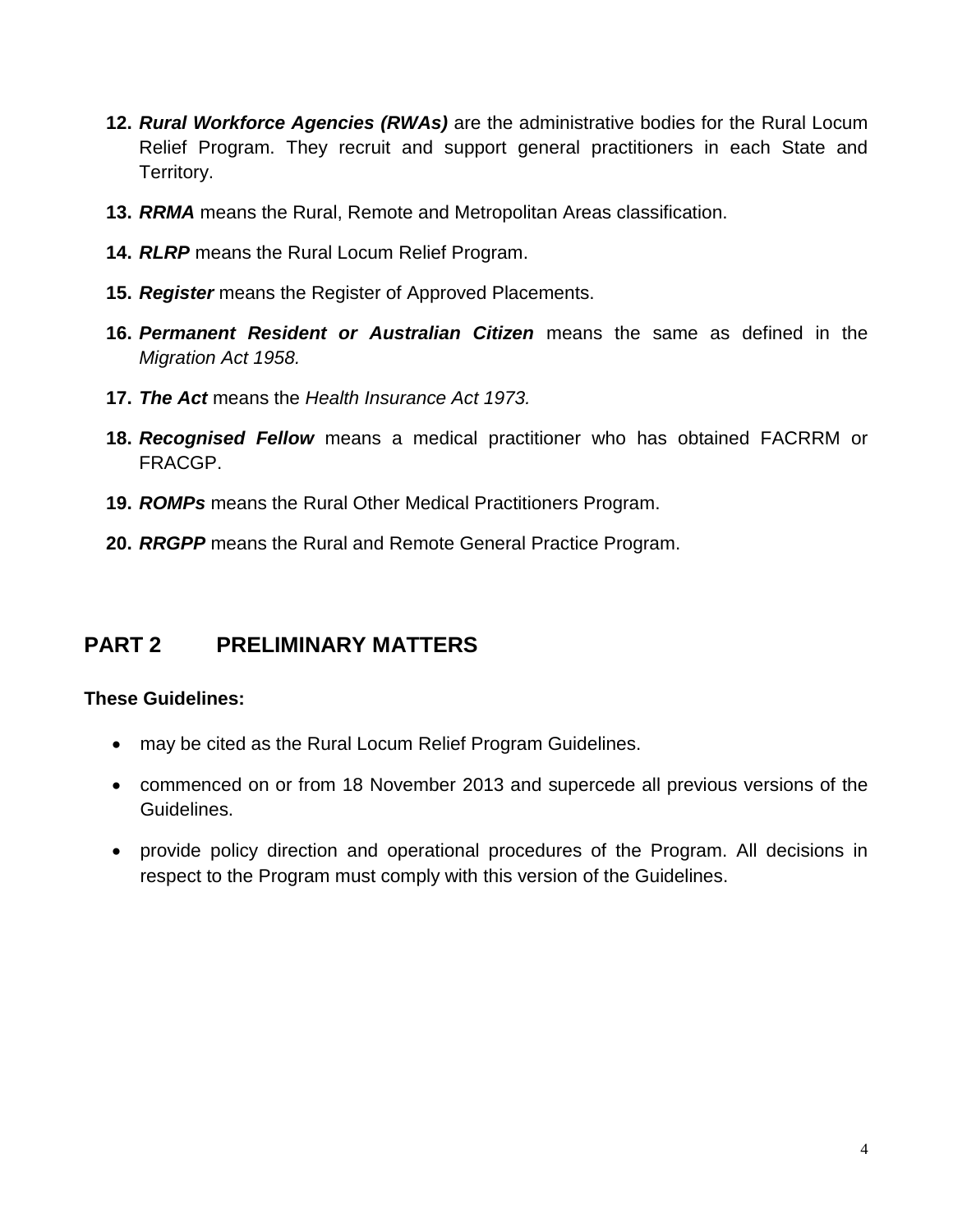### **Background:**

The Rural Locum Relief Program (RLRP) was introduced in 1998 in response to the 1996 Budget initiatives that restricted access to Medicare benefits through provider number restrictions for newly graduated medical practitioners. The intent of the provider number restrictions was to ensure that new medical graduates met certain proficiency standards before being able to provide services that attract Medicare benefits.

The RLRP was developed to allow medical practitioners affected by the provider number restrictions to attract Medicare benefits whilst providing locum services in rural and remote Australia. The RLRP has been administered by the Rural Workforce Agencies (RWAs) in each State and the Northern Territory since 1998.

Eligibility for the RLRP is determined by the RRMA classification of a town and practice. Placements are restricted to practices within RRMA  $3 - 7$ , Areas of Consideration and all Aboriginal Medical Services (RRMA 1 – 7).

#### **Scope:**

The RLRP is an approved workforce program under the *Health Insurance Act 1973* (the Act) and allows medical practitioners who meet these guidelines and who obtain a workforce position through the program to be recorded by Department of Human Services on the Register under section 3GA of the Act.

This Program applies to those medical practitioners who are subject to section 19AA of the Act who are restricted from accessing Medicare benefits unless they have an approved placement.

This Program enables medical practitioners in rural areas, not otherwise eligible to access Medicare, to have temporary access to A2 Medicare rebates when providing services through approved placements. This Program is essentially a workforce measure and is not intended as a specific mechanism for education.

#### **Relevant Parties:**

Rural Health Workforce Australia (RHWA) is contracted by the Department of Health to program manage RLRP. The Department of Health has contracted each State and Territory RWA to administer the RLRP under the RRGPP.

<span id="page-4-0"></span>The RWAs in each State or Territory have delegated authority for administering the RLRP under the *Health Insurance Act.*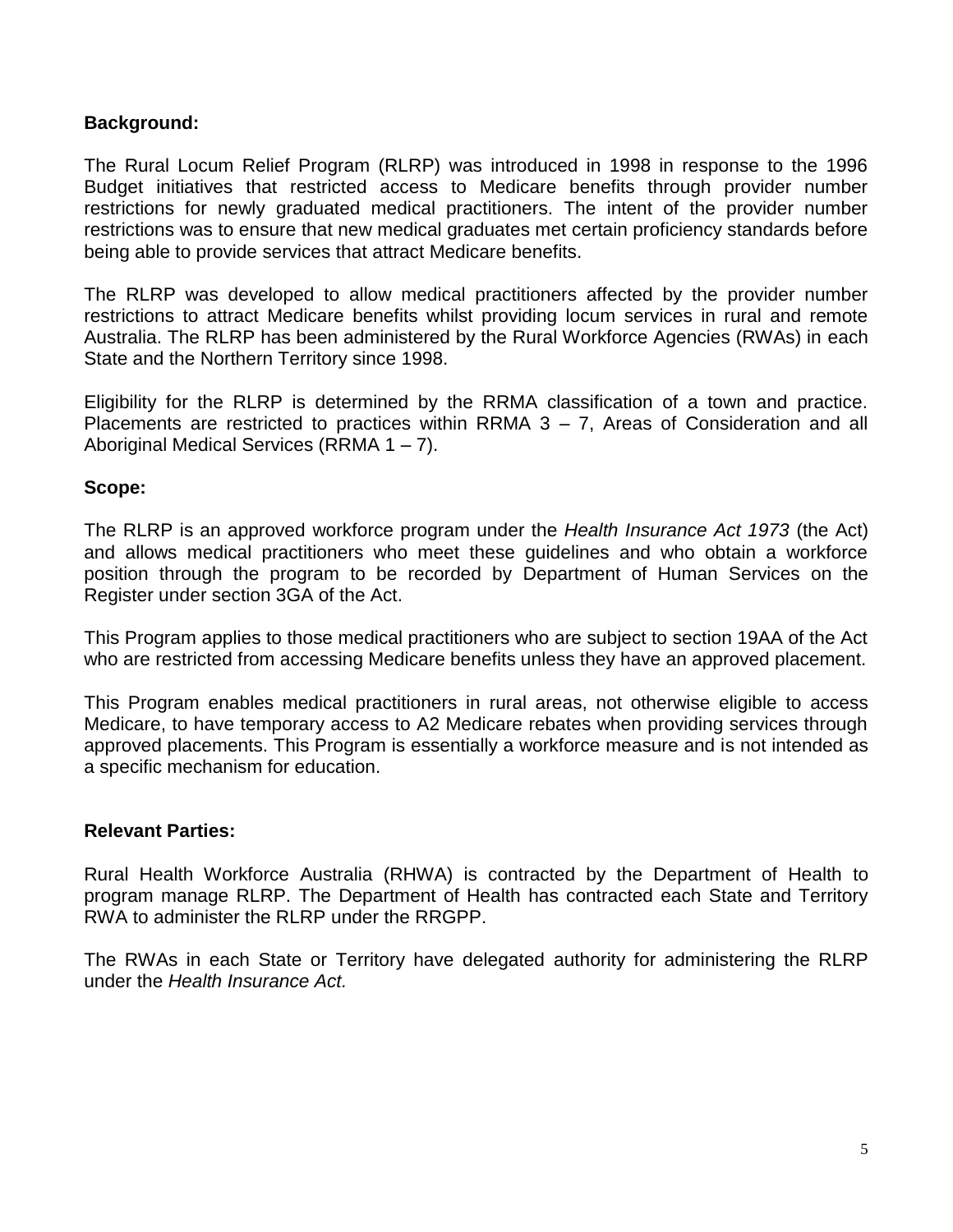# **PART 3 PRINCIPLES AND OBJECTIVES**

The underlying principle behind the RLRP is to ensure that Australian rural and remote communities, especially the more isolated regions, have access to appropriately experienced and skilled medical practitioners in hard to fill rural and remote locations.

Whilst undertaking a longer-term placement on the RLRP, medical practitioners will receive support and training in order to obtain post-graduate general practice qualifications. Funding for this is provided through the RLRP Additional Assistance Scheme (See Appendix A – Related Programs).

The objectives of the RLRP are to:

- 1. Attract suitably qualified and experienced medical practitioners to work in general practice in rural and remote Australia; and
- 2. Provide a means by which medical practitioners restricted by section 19AA of the Act can access Medicare benefits for general practice services provided as part of, and in accordance with, an approved placement under section 3GA of the Act.

# <span id="page-5-0"></span>**PART 4 RELEVANT LEGISLATION**

#### *Health Insurance Act 1973*

The RLRP is an approved program under section 3GA of the *Health Insurance Act 1973* (the Act).

Section 3GA of the Act provides for the creation of a Register of Approved Placements. Medical practitioners may be listed on the Register once they are enrolled or undertaking a course or program of a kind specified in Schedule 5 (Regulations 6E and 6EA) of the *Health Insurance Regulations 1975*. For the purpose of the RLRP, this is currently Schedule 5, part 2, item 2 of the *Health Insurance Regulations 1975*. Users of these Guidelines should note that the Regulations may be amended from time to time and such amendments will supersede Schedule 5 of the *Health Insurance Regulations 1975.*

#### *How the legislation affects Overseas Trained Doctors and Australian graduates*

Section 19AA of the Act states that doctors who were first recognised as medical practitioners (for the purposes of the Act) on or after 1 November 1996, are unable to attract Medicare benefits unless they are recognised general practitioners, specialists, consultant physicians, or persons undertaking approved placements under section 3GA of the Act. Recognised general practitioners are either vocationally registered general practitioners and or persons who hold FRACGP or FACRRM as defined.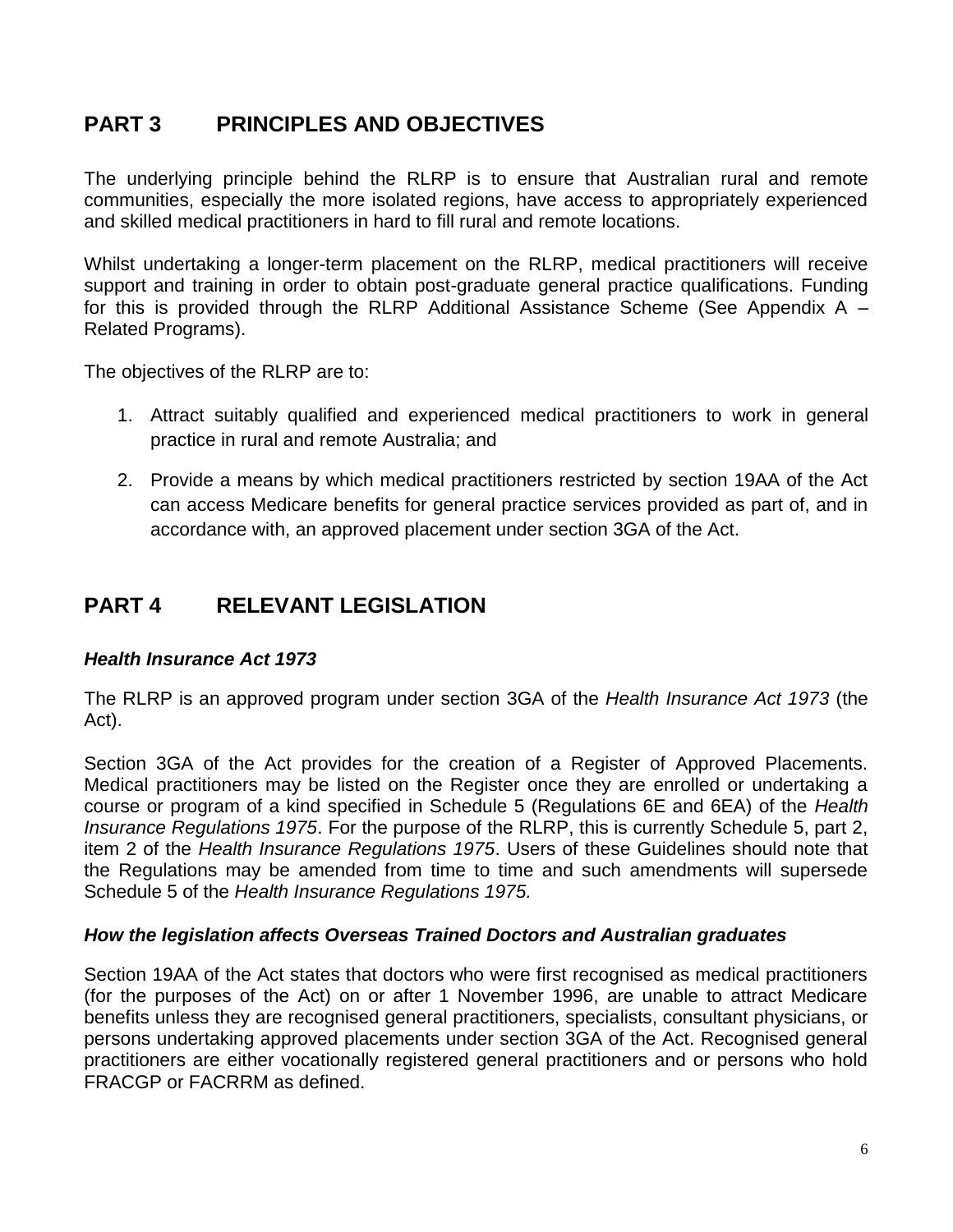Since 1 January 1997, overseas trained doctors (OTDs) and foreign graduates of an accredited medical school (FGAMS) working in private practice in Australia are subject to the Medicare provider number restrictions under section 19AB of the Act. Section 19AB of the Act restricts access to Medicare benefits and requires OTDs and FGAMS to work in designated districts of workforce shortage (DWS).

The restrictions imposed by section 19AB of the Act are in addition to the restrictions imposed by section 19AA of the Act. Medical practitioners subject to section 19AB of the Act who wish to attract Medicare benefits under the RLRP will require an exemption under section 19AB of the Act in addition to an approved placement on the Program under section 3GA.

Medical practitioners who wish to clarify whether they are subject to the Medicare provider number restrictions under sections 19AA or 19AB of the Act should contact either the relevant RWA or Department of Human Services.

#### *How the legislation affects graduates from a New Zealand medical school*

New Zealand citizens are treated the same way as Australian citizens for the purposes of determining whether they fulfil the definition of an overseas trained doctor (OTD) or foreign graduate of an accredited medical school (FGAMS). If an applicant is a New Zealand citizen or permanent resident at the time that they commence their primary medical training at an accredited medical school in either Australia or New Zealand, they would not be subject to section 19AB of the Health Insurance Act. If they are not vocationally recognized for the purposes of Medicare however, they are subject to Section 19AA of the Health Insurance Act and will require an approved 3GA placement in order to work as a GP in Australia.

Citizens and permanent residents of New Zealand who did not obtain their primary medical degree in Australia or New Zealand are subject to the ten year moratorium requirement under section 19AB of the Act. These practitioners are considered Australian temporary residents until such time as they obtain an Australian permanent residency visa, and require a section 19AB exemption to obtain Medicare access. Doctors who fall into this coort are not able to paricipate in the RLRP.

New Zealand citizens are classified by DIAC as temporary residents.

<span id="page-6-0"></span>Refer Appendix B for scenarios relating to New Zealand citizens/residents.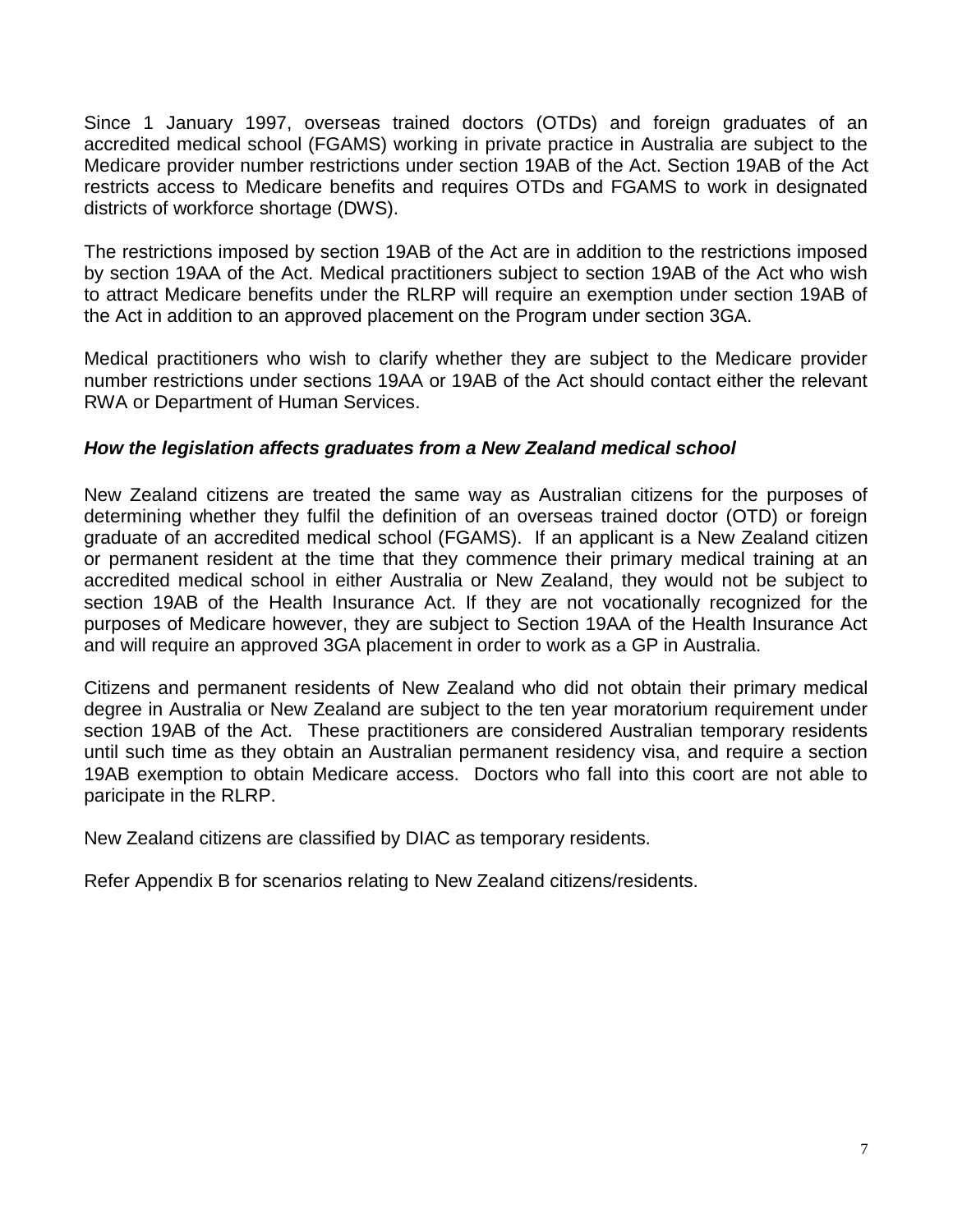# **PART 5 ELIGIBILITY CRITERIA**

## *1. Eligible medical practitioners*

Medical practitioners who are eligible to join the RLRP are those who are subject to section 19AA of the Act and need to be enrolled in a workforce or training program provided for under section 3GA of the Act, and specified under Schedule 5 (Regulations 6E and 6EA) of the *Health Insurance Regulations Act 1975*, in order to access Medicare benefits.

In essence, medical practitioners who are recognized under the Act as a specialist, consultant physician or general practitioner, or who are on an approved placement under section 3GA (such as under the RLRP) meet the requirements of section 19AA of the Act.

Applicants eligible for the RLRP fall into two broad categories:

- 1) Australian graduates, Australian Citizens and Permanent Resident OTDs and New Zealand graduates who are subject to section 19AA of the Act only; and
- 2) Australian Citizens, Permanent Resident OTDs and foreign graduates of an accredited medical school who are subject to both sections 19AA and 19AB of the Act.

Further clarification of eligibility requirements is detailed on the Department of Human Services Provider Number application form available on the Department of Human Services website at [www.medicareaustralia.gov.au/provider/pubs/medicare-forms/provider-number.jsp.](http://www.medicareaustralia.gov.au/provider/pubs/medicare-forms/provider-number.jsp)

The general practice workforce situation in each State and Territory is specific to that jurisdiction and changes as recruitment and retention factors fluctuate. This means that each State and Territory will have different requirements around general practice experience relevant to their particular context. Interested applicants need to speak to the RWA in the State or Territory they are planning to work in to see if their experience is relevant to the workforce needs at the time.

Placements under the RLRP may be filled by medical practitioners who also meet the following criteria:

- have medical registration appropriate for the position;
- have skills and experience to be able to achieve Fellowship of either ACRRM or RACGP within the four year time limit of the RLRP;
- have skills and experience assessed to be appropriate for the position;
- have applied knowledge in general practice at least the equivalent to that of a doctor entering Australian general practice vocational training;
- able to provide person centred, continuing, comprehensive and coordinated wholeperson health care to individuals and families in their communities;
- must commit to appropriate clinical support and mentoring throughout the placement; and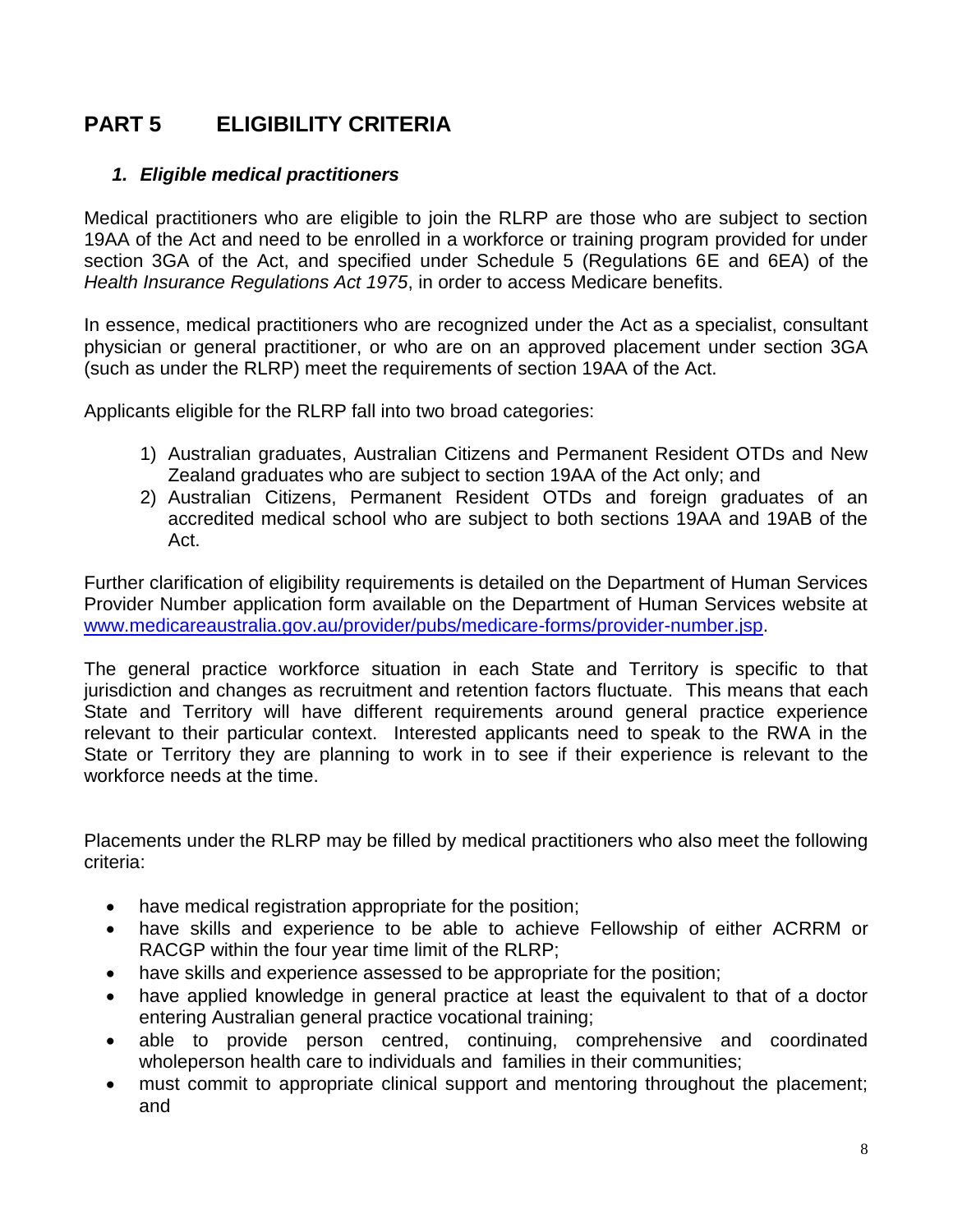• for those on longer term placements, must undertake appropriate education and training to obtain postgraduate qualifications in general practice recognised under the Act.

Medical practitioners who are seeking long-term placments and those seeking short-term locum work are both eligible for the RLRP.

Medical practitioners who are working under a 3GA placement through another 3GA program are eligible to apply through the RLRP at the same time. This is particularly relevant for Registrars on the Australian General Practice Training Program (AGPTP) who may wish to undertake short term locum placements outside of their AGPT training placement. RWAs may contact the Regional Training Provider for references and suitability for a placement.

Program administrators may wish to check that they are not doubling up on placements in situations where a Registrar already has an approved 3GA placement.

## *2. Eligible areas for placements*

## *(a) Australian Graduates, Australian Citizens and Permanent Resident OTDs and NZ graduates subject to 19AA of the Act only (Category 1)*

Eligibility of location under the RLRP is based on the Rural, Remote and Metropolitan Areas (RRMA) classification of the location.

Eligibility placements for the RLRP will be in the areas that require medical practitioners who offer primary, continuing, comprehensive, whole-person care for individuals, families and communities and are located in:

- small rural and remote areas and large remote centres (RRMA 4, 5, 6, and 7);
- large rural centres (RRMA 3);
- "Areas of Consideration" (as determined by the Minister for Health and Medical Research); and
- all Aboriginal Medical Services (including RRMA 1 or 2).

#### *(b) Australian Citizens, Permanent Resident OTDs and foreign graduates of an accredited medical school subject to sections 19AA and 19AB (Category 2)*

Eligibility of location under the RLRP is based on the RRMA classifcation of the location.

Eligible placements for the RLRP will be in areas that require medical practitioners who offer primary, continuing, comprehensive, whole-person care for individuals, families and communities and are located in:

- small rural and remote areas and large remote centres (RRMA 4, 5, 6, and 7) in **districts of workforce shortage only**;
- large rural centres (RRMA 3) that are **districts of workforceshortage only**;
- "Areas of Consideration"; and
- all Aboriginal Medical Services (including RRMA 1 or 2).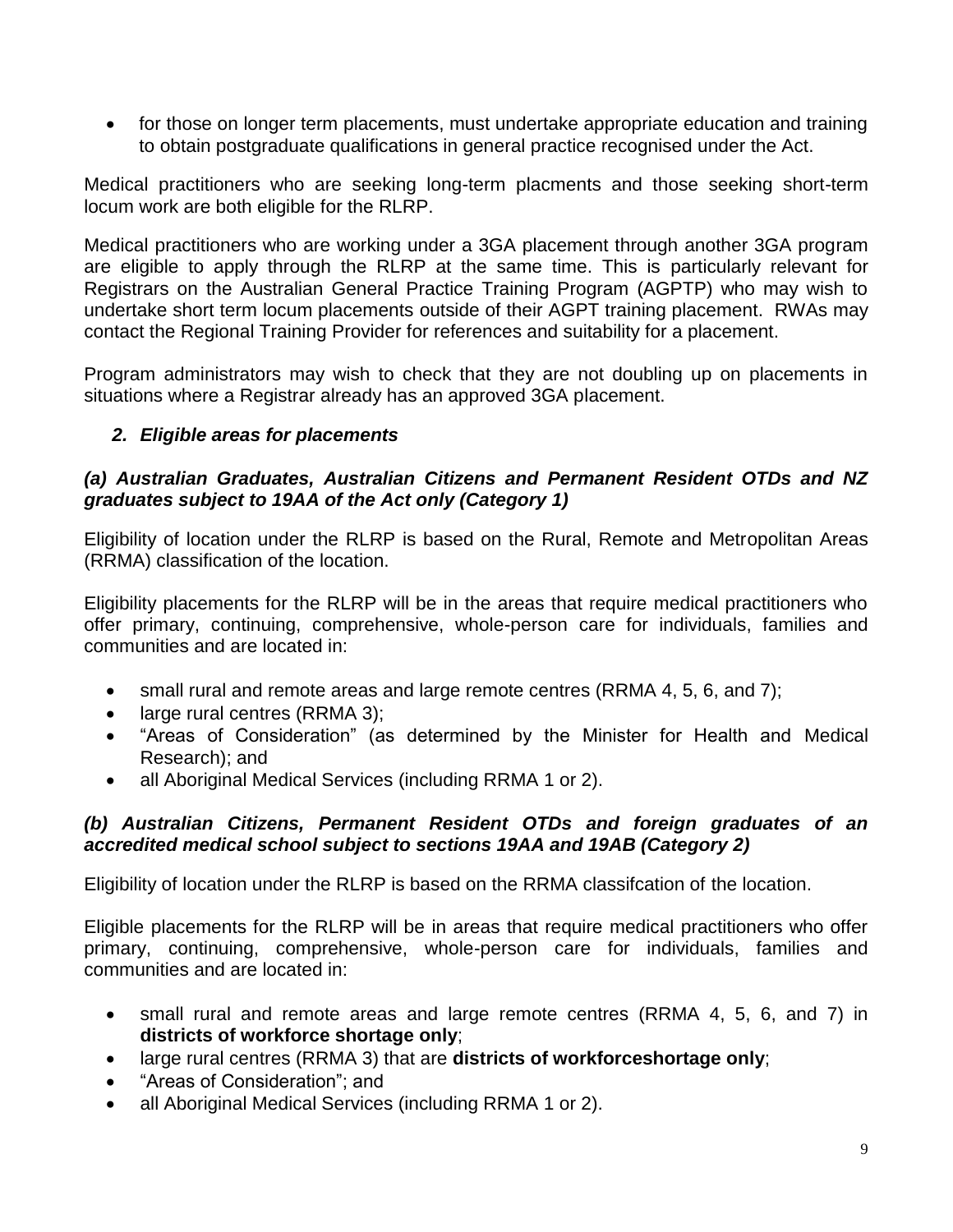### *RRMA Classification System*

The RRMA classification was developed in 1994 by the Department of Primary Industries and Energy and the then Department of Human Services and Health, to define rural and remote Australia. It is based on 1991 population Census data and 1991 Statistical Local Area (SLA) boundaries. The classification was introduced in 1994 as a general purpose tool to assist in decision making relevant to rural and remote areas. RRMA allocates areas into seven categories from "Capital city" through to "Other remote area" based on a combination of straight-line distance from urban centers of various sizes, and population density. The RRMA classification is used by a number of Australian Government general practice programs with benefits or conditions that differ between metropolitan and rural or remote areas.

Any enquiries on the RRMA classification, if unable to be answered by the RWAs, will be forwarded via RHWA to Health for a response.

#### *Priority areas for placements*

Priority will be given to placements in more remote locations (RRMA 4 - 7), with recognition that the approved placements will be dependent on the medical practitioner's skills and experience.

**While the criteria allow for placements to be made in RRMA 3 locations where district of workforce shortage status is current, should vacancies exist in nearby (up to 100km distance) RRMA 4 or 5 towns the RWA has the discretion to direct any suitable applicant to those more remote vacancies. This is in line with other rural workforce programs supported by the Australian Government.**

# <span id="page-9-0"></span>**PART 6 ADMINISTRATION PROCESS**

#### **1. Initial Application:**

It is the responsibility of the RWAs to approve medical practitioners to participate on the RLRP. Accordingly, medical practitioners seeking to join the RLRP should approach the RWA in their State and Territory. Contact details are outlined in Part 11. An RLRP Application Form should be obtained from the RWA in the State or Territory the medical practitioner is seeking to work in.

The medical practitioner seeking a placement on the RLRP is responsible for submitting all necessary paperwork to the relevant RWA at least six weeks prior to their proposed commencement. This includes the Department of Human Services form *Application for a Medicare Provider Number for a Medical Practitioner* and all supporting documentation as detailed on the Application Form (Attachment 1).

The RLRP application form can be accessed from the individual State and Territory RWA.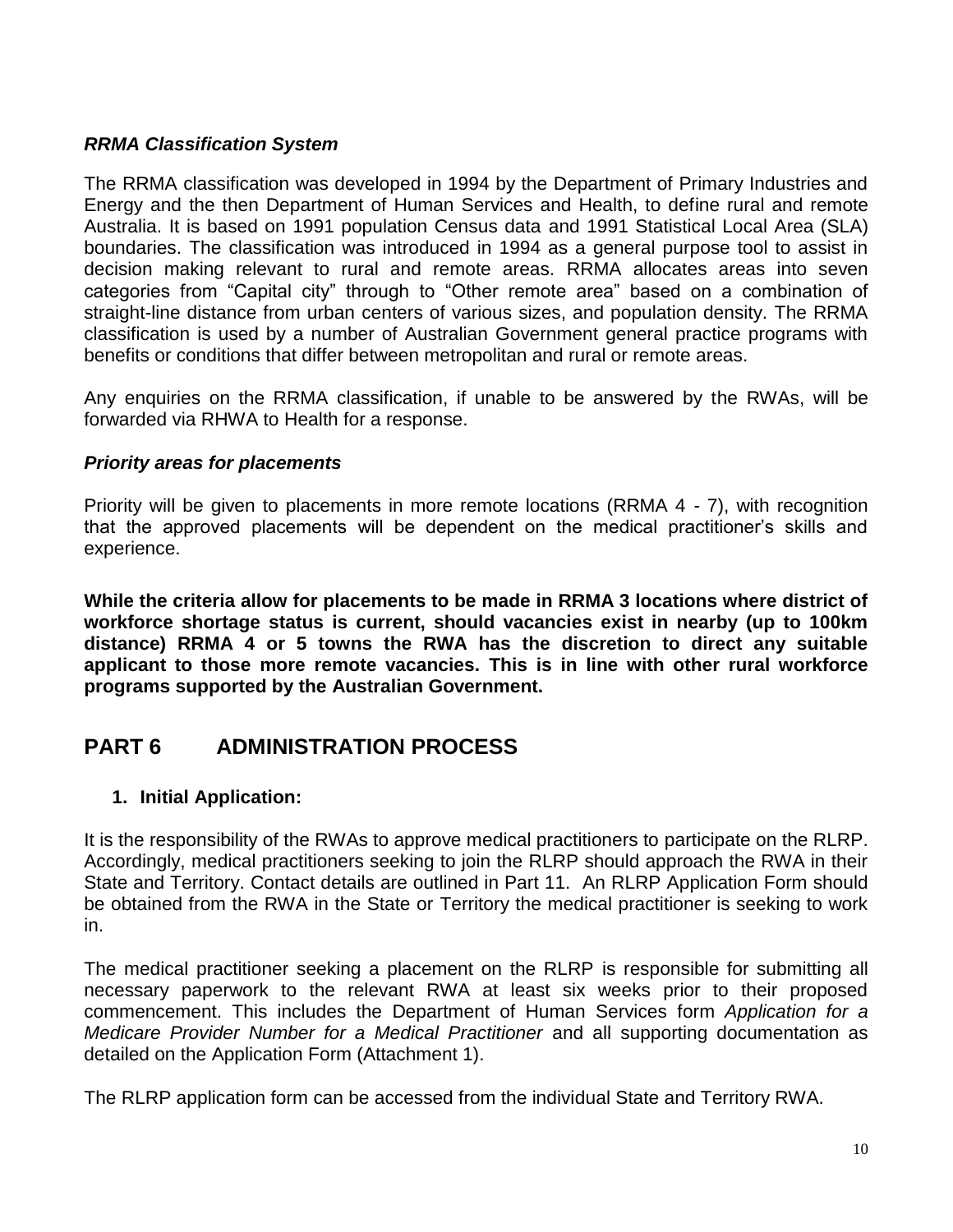The RWA will ensure that the medical practitioner understands the nature of the Program, including:

- type and scope of support available during the placement;
- expectation of progress toward vocational recognition for longer term placements;
- criteria and process for renewal of placement; and
- four year time limit for participation on the Program.

## **2. Confirmation of Eligibility**

Before enrolling a medical practitioner, the relevant RWA must confirm that:

- 1. the practitioner is eligible (see part 5 above);
- 2. all practice locations are eligible (see part 5 above);
- 3. the practitioner has the skills and/or experience suitable for the placement; and
- 4. the enrolled practitioner will receive appropriate support and mentoring throughout the placement. This includes support from both the RWA and the employing practice.

For OTDs subject to section 19AB, the RWA must determine that the practice has district of workforce shortage status before submitting an application. Evidence of this status needs to be included in the application to Department of Human Services.

Health grants exemptions under section 19AB of the Act, and will use district of workforce shortage status as a guiding factor in evaluating an application. The Section can be contacted via email at [19AB@health.gov.au](mailto:19AB@health.gov.au)

Guidelines on the granting of exemptions under section 19AB of the Act can be found at [www.doctorconnect.gov.au](http://www.doctorconnect.gov.au/)

## **3. Duration of Approved Placements**

The RLRP is intended to provide access to Medicare benefits for temporary placements in rural general practice or Aboriginal Medical Services. Generally, any one medical practitioner should not be enrolled on the Scheme for longer than four years in total across regional, rural and remote Australia. The medical practitioner should have obtained relevant post-graduate qualifications within that period.

Where a doctor has been enrolled on the RLRP in another jurisdiction, the RWA in the State or Territory the doctor is now applying to should contact the RWA in the State or Territory where the previous placement occured or RHWA to identify the period of time the doctor has already served on the RLRP.

The date the medical practitioner is considered to commence on the RLRP (regardless of State or Territory) is the date of the doctor's first RLRP 3GA placement approval.

Medical practitioners who intend retiring before the time limit allowed on the Program will not be required to gain vocational recognition as part of their placement.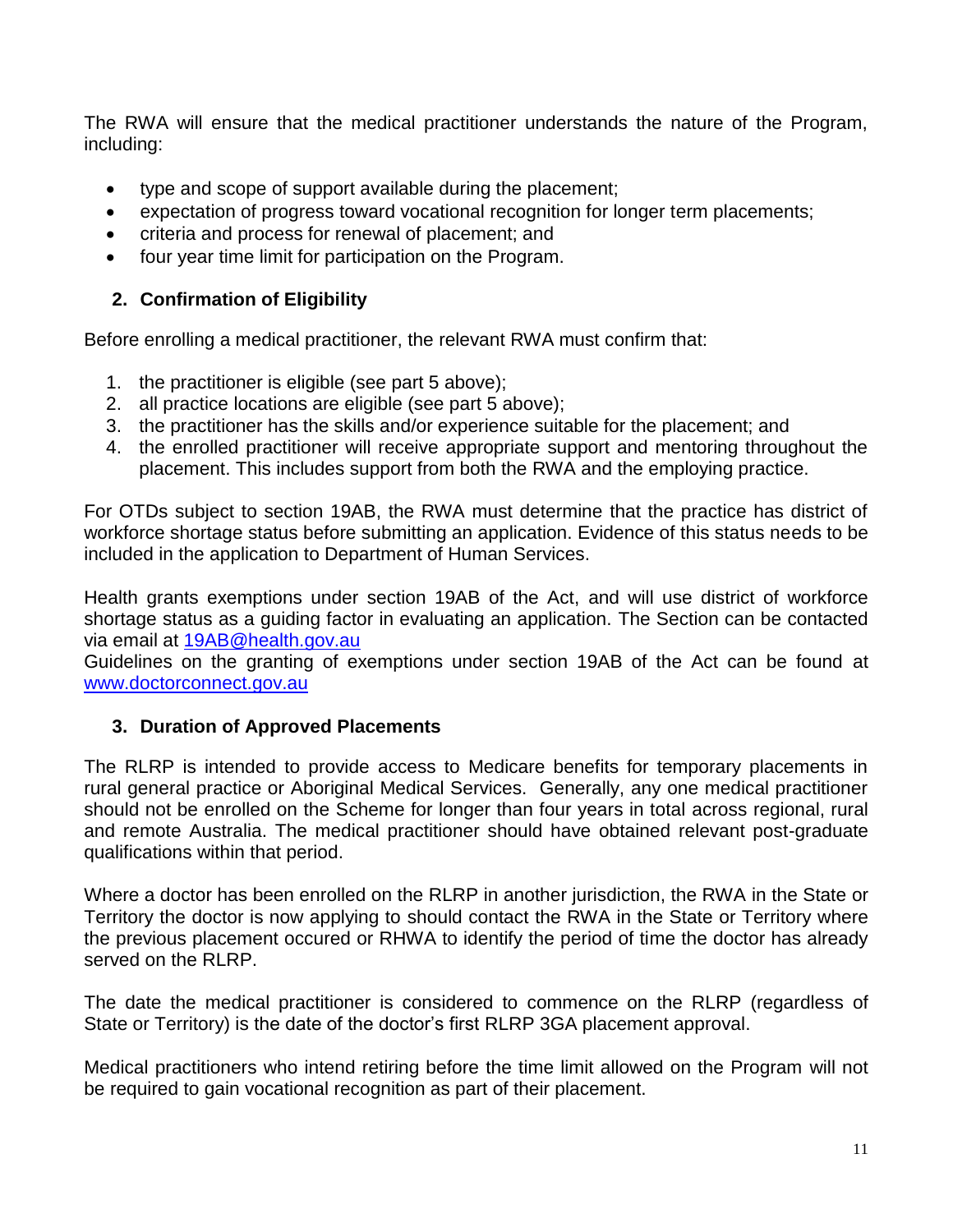There may be circumstances where the RWA considers it appropriate for the medical practitioner to have further limited time to obtain recognised post-graduate qualifications in general practice. Examples of such circumstances may include:

- absence on maternity leave;
- absence on other extended leave (consideration given on a case by case basis and at the discretion of the RWA);
- working in a part time capacity;
- in solo practices in more remote areas where their preparation for assessment of the FRACGP or FACRRM has been restricted because of work commitments;
- have attempted the assessment for Fellowship unsucessfully, and are in the process of another attempt;
- where a number of components of the Fellowship exam have been passed and the doctor is undertaking the final exam component within a suitable time frame
- where the FRACGP or FACRRM examinations have been passed, however, the results are not yet available; and
- qualified for the FRACGP or FACRRM but have not yet been formally recognised.

Medical practitioners should ensure that their Medicare provider number(s) and medical registration will remain valid until the expiry date(s) of their placement(s).

## **4. Support on Placement**

All medical practitioners enrolled on the RLRP require appropriate orientation to the Australian health care system, the community and the practice. As a minimum, the RWA is to strongly recommend that the practice, employer, or other designated person provides the practitioner and his/her family with the following:

- pre-settlement information;
- orientation to the community and to the practice;
- a prioritised list of contact numbers of other local medical practitioners including specialists; and
- contact details of organisations and agencies able to provide assistance or support.

The RWA or employing practice will endeavour to find a suitable practitioner to mentor the medical practitioner throughout their placement. Where possible, mentors should be vocationally recognised general practitioners, but at a minimum, an approved mentor should:

- hold general or specialist registration (overseas trained general practitioner); and
- have worked as a rural general practitioner in Australia for a minimum of twelve months in the past three years, or have current significant involvement in rural general practice in Australia.

The approved mentor will be required to provide the level of mentoring determined by the relevant RWA after initial assessment or review.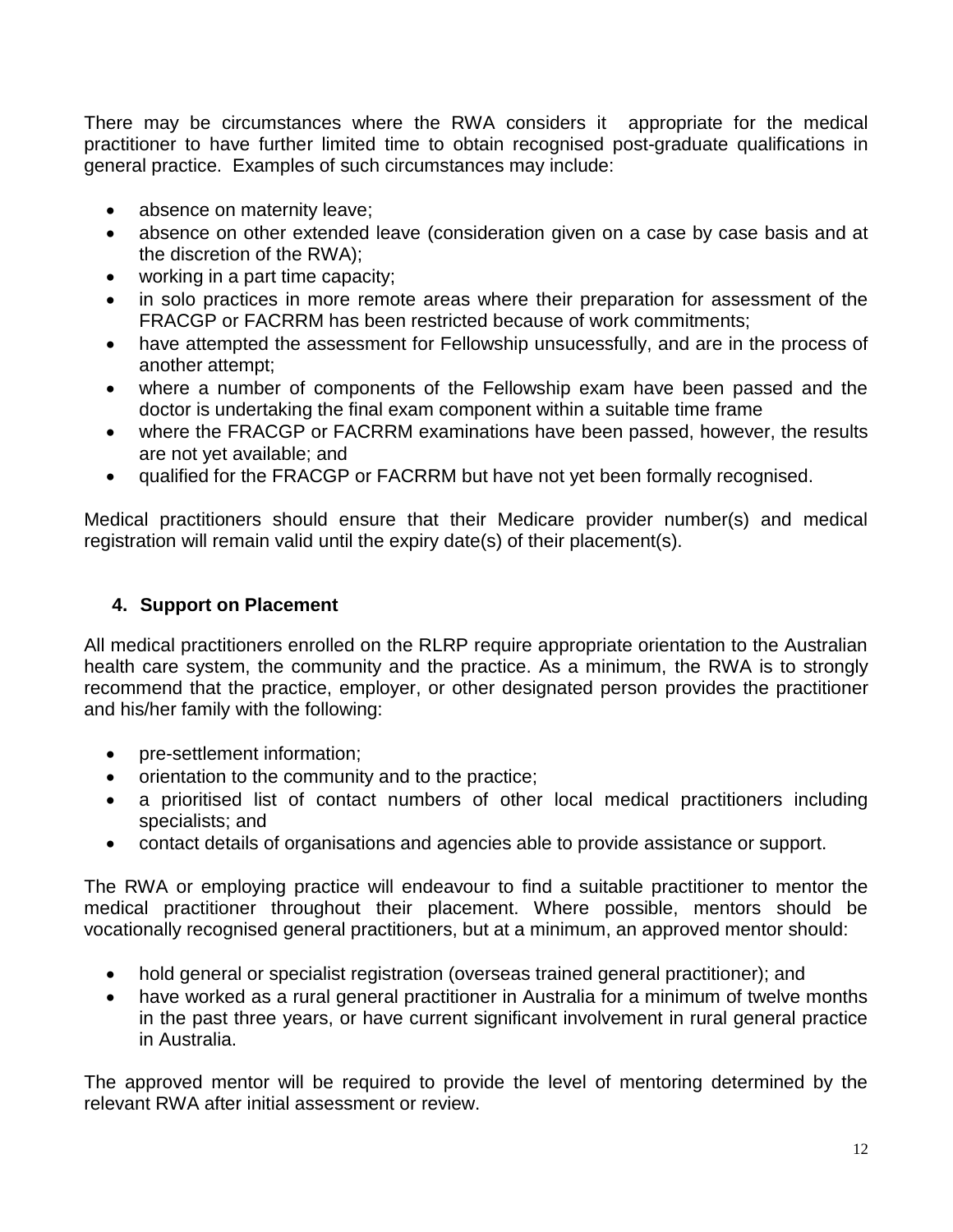Where supervision requirements are placed on the medical practitioner as part of their medical registration conditions, this is the responsibility of the relevant State or Territory Medical Board. Supervision, as distinct from mentoring, is not an element of the RLRP.

## **5. Renewal of Placements**

Medical practitioners seeking a renewal of their RLRP placement must be assessed by the RWA in the relevant State or Territory to confirm that he or she:

- has made significant progress towards obtaining post-graduate qualifications in general practice recognised under the Act, and
- completed all training and support recommended by the RWA.

It is the responsibility of the medical practitioner to ensure that renewal applications for RLRP approved 3GA placements and section 19AB exemptions, if applicable, are submitted at least six weeks prior to expiry of existing 3GA placement/or section 19AB exemptions.

When a medical practitioner terminates from the program it is the responsibility of the medical practitioner and the practice to advise the relevant RWA within 10 (ten) working days of the termination.

Where a medical practitioner is approved under section 19AB of the Act in a particular location, and if that placement changes the district of workforce shortage status of the location to a nondistrict of workforce shortage status, the medical practitioner can continue to work in that area. Health will give favourable consideration for the medical practitioner to renew his/her 19AB exemption in the same location.

The above will also likely apply for Registrars on the Australian General Practice Training Program who need to join the RLRP in order to meet the time requirements of their training beyond the scope of the Program (in RRMA 3 – 7 locations).

Registrars subject to section 19AB who are on time limited extended skills placements, which are generally accommodated under the general pathway in metropolitan areas, will not have their 19AB exemptions extended for these locations once the placement is completed.

## **6. A Note on Locums**

RWAs may use their discretion to approve placements outside the standard four year time limit for participants who provide short term locums as an adjunt to their substantive role This exception does not apply to locums who wish to work principally via the RLRP.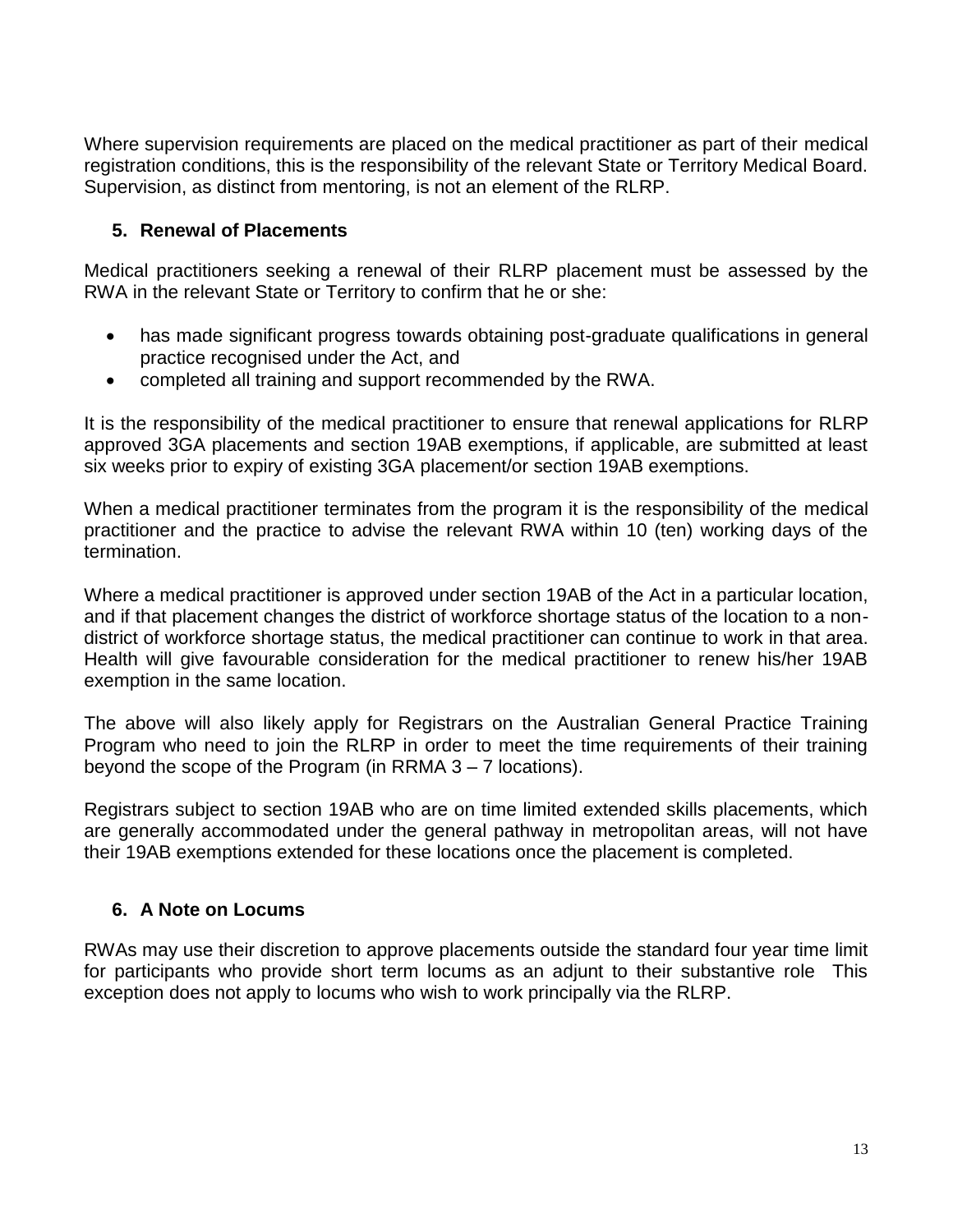## **7. Legal entities**

All RWAs are required to advise Health and RHWA of any intent to change their name, address or legal status at the earliest opportunity.

As the RWAs are legislated in Schedule 5 under their specified names, any change to their name could result in the RWA no longer being eligible to nominate general practitioners onto the Register. It is the responsibility of Health to ensure changes to legal entities occur at the earliest opportunity. Any placement that occurs during the transition period prior to legislation taking effect will be approved by the RWA and placed on the Register by Health.

# <span id="page-13-0"></span>**PART 7 APPEALS PROCESS**

Each RWA will apply the overall Guidelines consistently, but there may be local variations on emphasis and priority and required skills and experience (refer 5.1). Applicants need to discuss these variations with the relevant RWA to ensure they will be able to meet the requirements as outlined by that RWA.

If a medical practitioner is refused participation on the RLRP he or she can apply to RHWA for reconsideration on the basis of procedural unfairness or that the relevant RWA did not apply the Guidelines correctly. Medical practitioners should at that time provide additional information to support their application and, in particular, address the eligibility criteria relevant to medical practitioners set out in Part 5 of these Guidelines.

No appeals will be heard on the basis of a difference of opinion between the RWA and the medical practitioner regarding their clinical competency.

*Appeals should be lodged to RHWA within 28 days of the decision by the RWA, with a copy to the RWA in the relevant State or Territory. RHWA will respond to the applicant within 28 days.*

# <span id="page-13-1"></span>**PART 8 BACKDATING OF APPROVALS**

Approved placements granted under section 3GA may not commence earlier than the applicant's date of entry on the Register of Approved Placements. As a consequence there are no circumstances under which the Department will be able to grant a "backdated" placement approval.

If a medical practitioner also requires an exemption under section 19AB of the Act, it should be understood that, where a 3GA placement approval has already been granted, access to Medicare benefits will not commence until the date of approval of the exemption under section 19AB of the Act and vice versa.

Section 19AB approvals cannot be backdated to the 3GA placement approval date.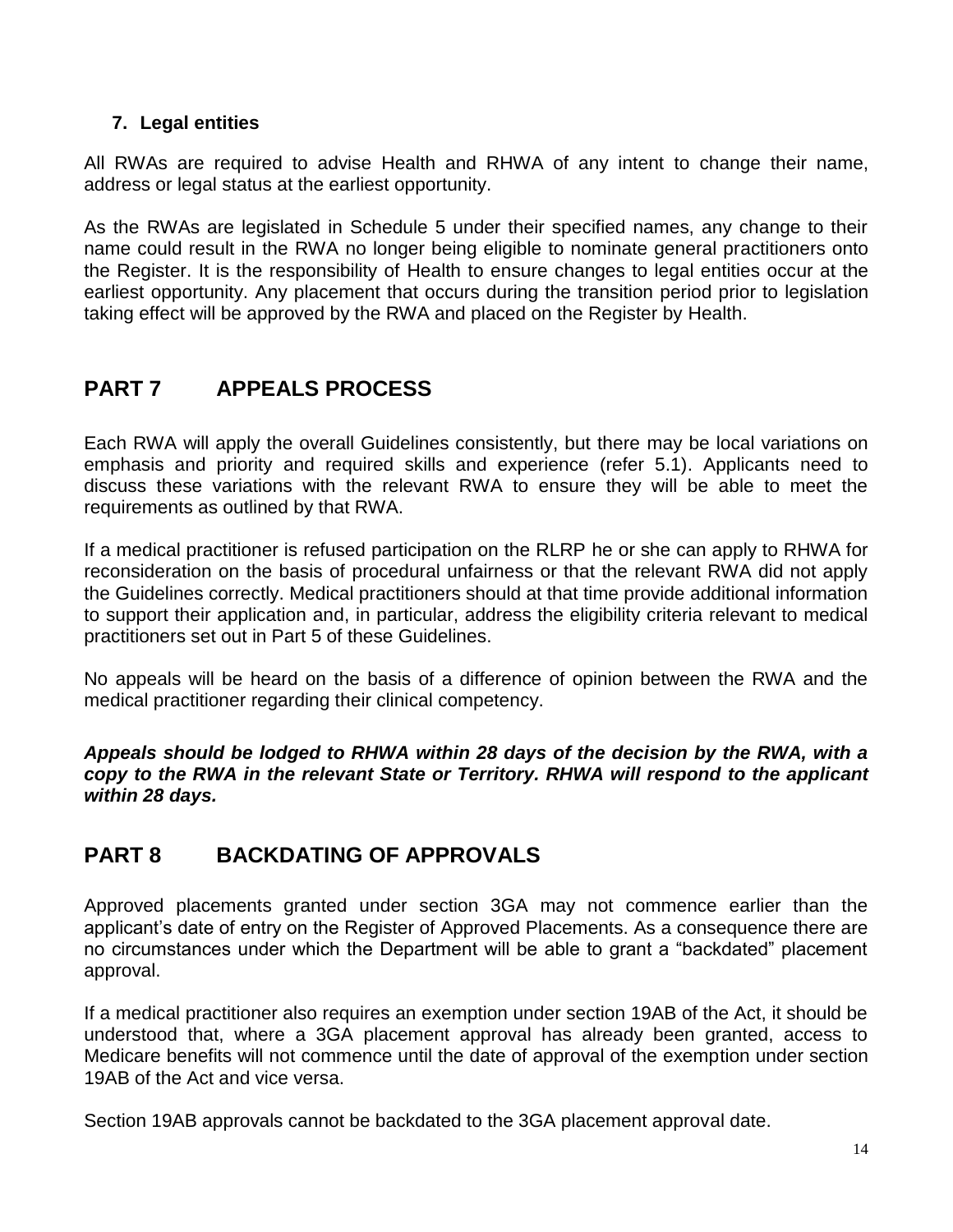# <span id="page-14-0"></span>**PART 9 ACCESS TO MEDICARE BENEFITS**

#### *Medicare provider numbers*

Medicare provider number applications for medical practitioners enrolled on the RLRP may be submited to Department of Human Services by the RWA on behalf of the medical practitioner along with the RLRP 3GA placement approval, all required documentation and, where relevant, evidence of section 19AB exemption approval.

For further information on the requirements of the Department of Human Services please contact DHS. Contact details are outlined in Part 11.

Medicare provider number(s) will be issued in line with the approval period of the doctor's approved placement(s) on the Program depending on section 19AB exemptions and the specific conditions of registration.

Section 19CC of the Act states that medical practitioners are committing an offence if they provide professional services to patients without informing the patient that a Medicare benefit is not payable as a consequence of sections 19AA, 19AB or 19AC of the Act.

Medical practitioners, not otherwise eligible to access Medicare, are eligible to access the Group A2 rebates when providing services through approved placements.

Medical practitioners participating on the RLRP may also be eligible to enrol for the the Rural Other Medical Practitioners (ROMPs) Program. This program provides enrolled practitioners access to the higher Medicare A1 rebates for all general practice services provided in RRMA 4-7 locations, defined areas of consideration and selected RRMA 3 locations by nonvocationally recognised medical practitioners who express an interest in achieving vocational recognition. Contact details for the ROMPs Program can be found in Part 11.

Medical practitioners who require more information regarding the relevant items under the Medicare Benefits Schedule for which they can bill and the level of Medicare rebate for which they are eligible should contact Department of Human Services. Contact details are outlined in Part 11.

## <span id="page-14-1"></span>**PART 10 MONITORING AND REVIEW**

<span id="page-14-2"></span>Section 19AD of the Act provides that the Medicare Provider Number Legislation will be reviewed every five years. The next review will be undertaken in 2015.The Review of the Medicare Provider Number Legislation reports on the operation of sections 19AA, 3GA and 3GC of the Act.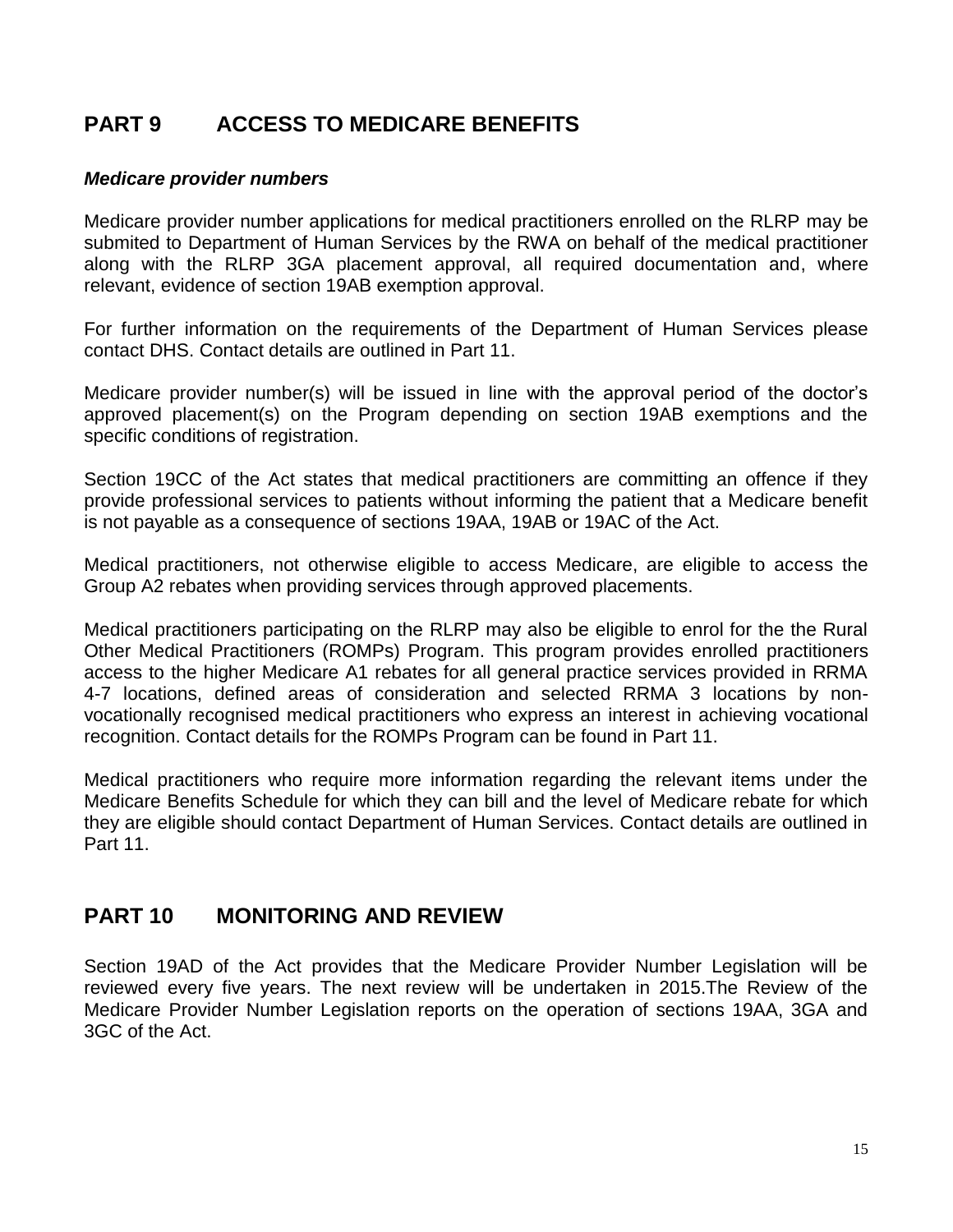# **PART 11 CONTACT DETAILS**

**NOTE:** All agencies administering the RLRP must advise the Department of Health and the Department of Human Services should changes occur to their entity status or business name **prior** to those changes occurring.

#### **Department of Health**  [www.health.gov.au](http://www.health.gov.au/)

**Department of Human Services** Ph: 13 21 50 [www.medicareaustralia.gov.au](http://www.medicareaustralia.gov.au/)

**Rural Other Medical Practitioners (ROMPs) Program** Ph: 1800 667 677 [www.health.gov.au](http://www.health.gov.au/)

#### **Rural Health Workforce Australia** Ph: (03) 9860 4700 Fax: (03) 9820 8383 [www.rhwa.org.au](http://www.rhwa.org.au/)

## **Rural Workforce Agencies**

## **NSW Rural Doctors Network**

Ph: (02) 4924 8000 Fax: (02) 4924 8010 [www.nswrdn.com.au](http://www.nswrdn.com.au/)

## **Northern Territory Medicare Local**

Ph: (08) 8982 1000 Fax: (08) 8981 5899 [www.ntml.org.au](http://www.ntml.org.au/)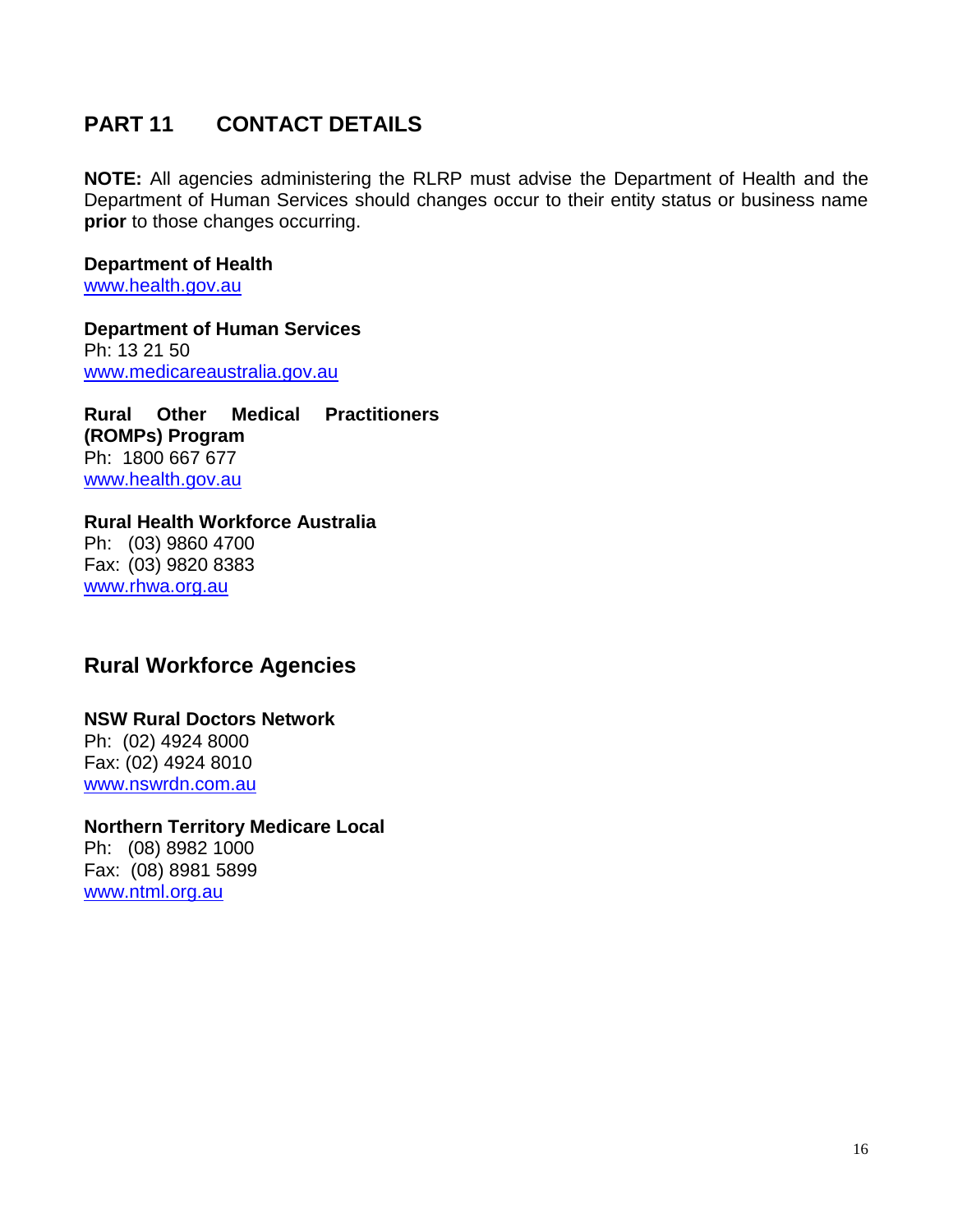#### **Health Workforce Queensland**

Ph: (07) 3105 7800 Fax: (07) 3105 7801 [www.healthworkforce.com.au](http://www.healthworkforce.com.au/)

#### **Rural Doctors Workforce Agency (South Australia)** Ph: (08) 8234 8277

Fax: (08) 8234 0002 [www.ruraldoc.com.au](http://www.ruraldoc.com.au/)

## **Health Recruitment PLUS (Tasmania)**

Ph: (03) 6334 2355 Fax: (03) 6334 3851 [www.healthrecruitmentplus.com.au](http://www.healthrecruitmentplus.com.au/)

# **Rural Workforce Agency Victoria**

Ph: (03) 9349 7800 Fax: (03) 9820 0401 [www.rwav.com.au](http://www.rwav.com.au/)

#### **Rural Health West – Western Australia**

Ph: (08) 6389 4500 Fax: (08) 6389 4501 [www.ruralhealthwest.com.au](http://www.ruralhealthwest.com.au/)